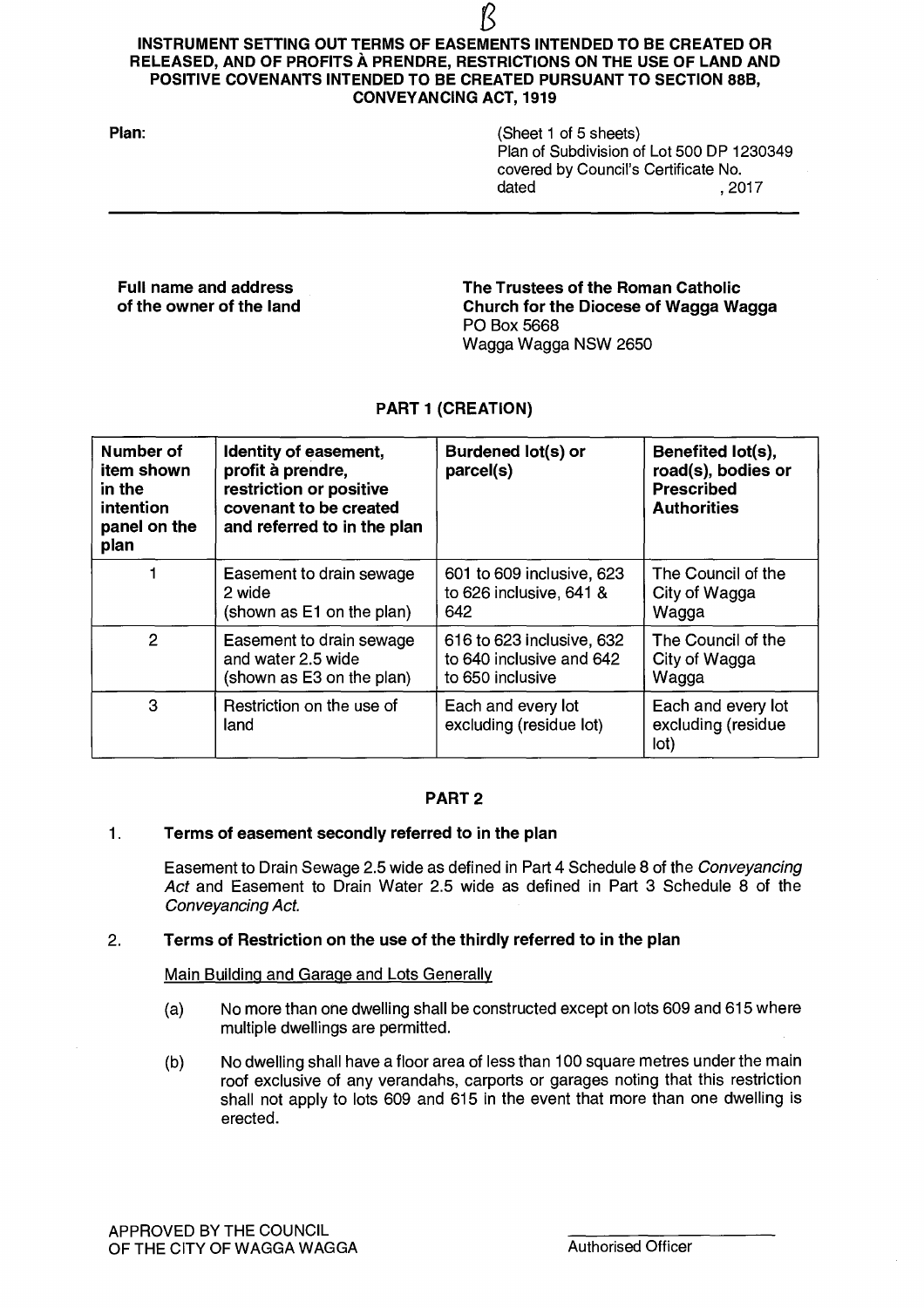#### **INSTRUMENT SETTING OUT TERMS OF EASEMENTS INTENDED TO BE CREATED OR RELEASED, AND OF PROFITS A PRENDRE, RESTRICTIONS ON THE USE OF LAND AND POSITIVE COVENANTS INTENDED TO BE CREATED PURSUANT TO SECTION 88B, CONVEYANCING ACT, 1919**

**Plan:** (Sheet 2 of 5 sheets) Plan of Subdivision of Lot 500 DP 1230349 covered by Council's Certificate No. dated , 2017

- (c) No dwelling or garage shall:-
	- (i) have external walls consisting of material other than brick, brick veneer, stone, hebel blocks or panels, cement block or concrete construction, or `weathertex' (or its equivalent) noting that panels of glass shall be permitted provided that at least 90% of the walls consists of the aforementioned materials;
	- (ii) have roofing other than of slate, tile or steel sheet materials.
- $(d)$ No dwelling, garage or other out building may be erected on any lot which is not constructed entirely of new materials or which has been wholly or substantially assembled off the lot whether as a previously occupied building or otherwise.
- $(e)$ No carport shall be permitted to be erected or to remain and no garage shall be permitted to be erected or to remain unless it is constructed with a pitched roof.
- $(f)$ No advertising signs or awnings shall be erected or allowed to remain on any lot other than street numbers and house names which shall not exceed 60 centimetres x 30 centimetres in size.
- No building shall be used or allowed to be used for any purpose other than as a  $(q)$ private dwelling house or outbuilding incidental thereto and shall not nor shall any part thereof be used or allowed to be used for a residential unit, strata unit or flat save for lots 609 and 615 whereupon multiple dwellings and residential strata or neighbourhood subdivision is permitted.
- No lot or building or any part thereof shall be used or allowed to be used for any  $(h)$ noxious noisome or offensive trade or calling.
- $(i)$ No building or improvements including, but not limited, to any swimming pool shall be constructed without the proprietor of the lot obtaining a soil test for such lot and the registered proprietor of such lot agrees to comply with any conditions emanating from such report and further agrees to release the Trustees from any claim arising from the use of fill.
- (j) No building (other than a dwelling or garage) shall:-
	- **(I)** Be or be allowed to remain constructed of material other than brick, brick veneer or steel sheet.
	- (ii) Have a roof constructed or allowed to remain constructed of material other than tile, slate or steel sheet.
	- (iii) Have or allowed remaining with a floor area greater than 50 square metres.
	- (iv) Exceed at any point or allow any point to remain in excess of 3 metres in height above ground floor level.